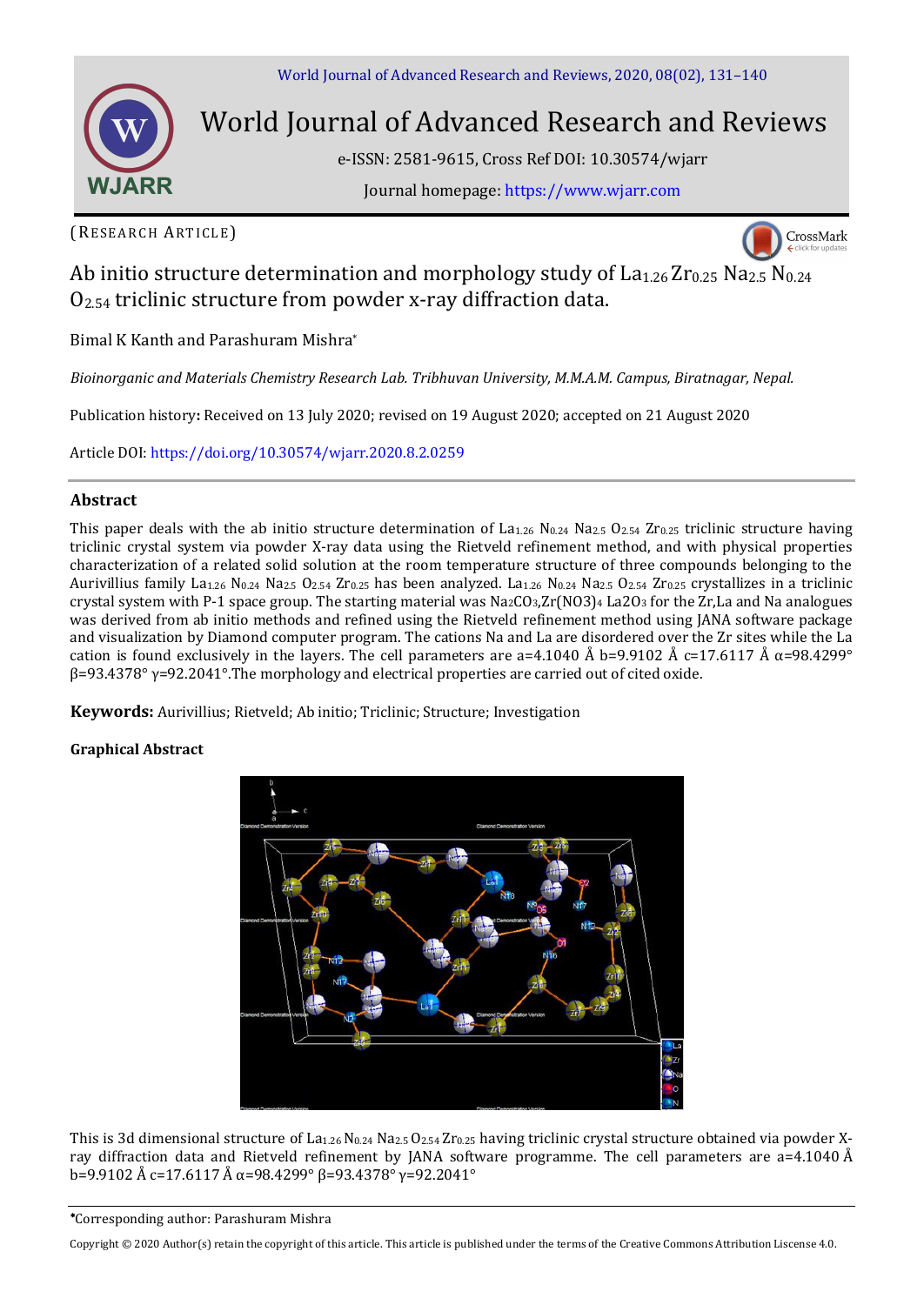## **1. Introduction**

In materials chemistry, the crystal structure determination is the first step to understand and interpret physical properties of an unknown material. Our understanding of the properties of materials is almost always based on structural information on the atomic scale. Such information is commonly obtained by the wide spread method of X-ray crystallography. However, due to the relatively weak interaction of matter with X-rays, this method is insufficient to investigate extremely small volumes or individual crystals at the scale [1]. Materials with pronounced twinning or new compounds that only exist as part of a complex multi-phase powder sample are thus extremely difficult to treat with this standard method for structure determination. It should be noted that these problem cases also include many technologically relevant products such as small precipitates in a metallic matrix, catalysts, pharmaceuticals, pigments and thin films, which a priori exist only in small quantities or rarely grow as large crystals. Hence, ample motivation exists to develop alternative approaches capable for structural analysis of extremely small volumes and crystallites. However, the only real alternative to X-rays is fast electrons, since their interaction with matter is several orders of magnitude stronger than that of X-rays. Electron diffraction structure analysis (EDSA) makes it, thus, possible to obtain structural information at the atomic level even for the steadily growing number of nanocrystalline materials[2]. On the other hand, structure analysis with electron data is rarely straightforward and fully automated, as it is the case with Xray data. In particular, the non-kinematical nature of the diffracted intensities is a great concern for structure analysis with electron diffraction data and has hindered EDSA from becoming very popular since its foundation in Russia more than 65 years ago[4]. While a large number of light-atom structures have been investigated by electron diffraction in the past [5], it has only succeeded in a few cases to solve structures with heavier atoms directly from electron diffraction spot patterns. In order to avoid these problems, an alternative approach was developed for such non-light-atom structures. This approach exploits the low-order structure factor phases extracted from high-resolution electron micro microscopy (HREM) images, to assign phases to the higher-order electron diffraction amplitudes [6]. In the most favorite case when the scattering power of the elements in the structure is not too different, the complete structure can be solved from HREM images and subsequently refined with electron diffraction data [7].A recent investigation of structural and conductivity properties of La<sub>1.26</sub> N<sub>0.24</sub> Na<sub>2.5</sub> O<sub>2.54</sub> Zr<sub>0.25</sub> oxide conductors ( $\text{La}_n$ Na and Zr), which belong to the triclinic structural-type family, has proved a close conductivity composition dependence [8] This has been interpreted on the basis of structural data obtained from Rietveld structure .The structure is built from cationic slabs parallel to  $(001)$  faces of the triclinic cells. There are nine formula units  $La_{1.26}$  N<sub>0.24</sub> Na<sub>2.5</sub> O<sub>2.54</sub> Zr<sub>0.25</sub> triclinic cell, distributed over three slabs. Each slab is constituted from a mixed La3<sup>'</sup>/<sub>*n*3</sub>' layer, sandwiched between twoLa3<sup>'</sup> layers[29], and two oxygen sites are located inside; complementary oxide ions, implied by the formulation stoichiometries, are distributed over one or two sites of the inter slab space and exhibit a high mobility, mainly responsible for the conductivity [10].Depending on the rare-earth nature, a b1 high-temperature form is observed, with a closely hexagonal related structure; its formation from the b2 low-temperature variety occurs during a phase transition that has been attributed to a cationic disordering in the mixed Bi3*`*/¸*n*3*`* layers. It is accompanied by sudden increases of both lattice parameters, of oxide occupancy in inter slab spaces, and of the conductivity. The pure ion oxide conductor character of the b1 variety has been clearly demonstrated for the alkaline-earth-based solid solutions [11], and has been also verified for lanthanides-based solid solutions. This paper deals with the ab initio structure determination of this new phase from powder X–ray diffraction data and morphology with electrical properties as well.

### **2. Material and methods**

All of the chemical reagents were analytical grade. Na<sub>2</sub>SO<sub>4</sub>,  $Zr(NO_3)_4$  and La<sub>2</sub>O<sub>3</sub> were used as starting materials as purchased from Sigma Aldrich with no further purification. The mixture was ground carefully, homogenized thoroughly with methanol (99%) in an agate mortar and then packed into an alumina crucible and calcined at 1000°C in air for 10h with several intermediate grindings [12]. Finally the product was pressed into pallets and sintered at 100 K/h. Powder X-ray diffraction (XRD) data were collected at room temperature in the angular range of  $2 \theta = 10$  to 90 with scan step width of 0.02° and a fixed containing time of 15 s using Philips powder diffractometer with graphite monochromatic CuKa radiation. The powder was rotated during the data collection to minimize preferred Orientation effect if any. The program TREOR in CRYSFIRE was used to index the powder pattern which give triclinic system.SIRPOW92 was used to locate the positional parameters of constituent atoms. The full pattern is fitting and peak decomposition in the space group P-1 using check cell program. The structural parameters were refined by the Reitveld method using the JANA program which gave Rwp = 0.0317, Rp= 0.022, Rp = 0.052. The density is determined by Archimedes principle. The morphology of titled compound was determined using AFM (Nanoscope III, Digital Instruments, Santa Barbara) For the electrical studies, the measurements were preceded by a pretreatment of the sample in order to reduce the mean particle size 80nm of the obtained powder .After these treatments, the sample achieved about 85% of the theoretical density with the final diameter of 8 mm and thickness of 2 mm. The relative density of the sample before the mechanical grinding was 79 %. Platinum electrodes were connected to the two faces of the pellet via a platinum paste to keep good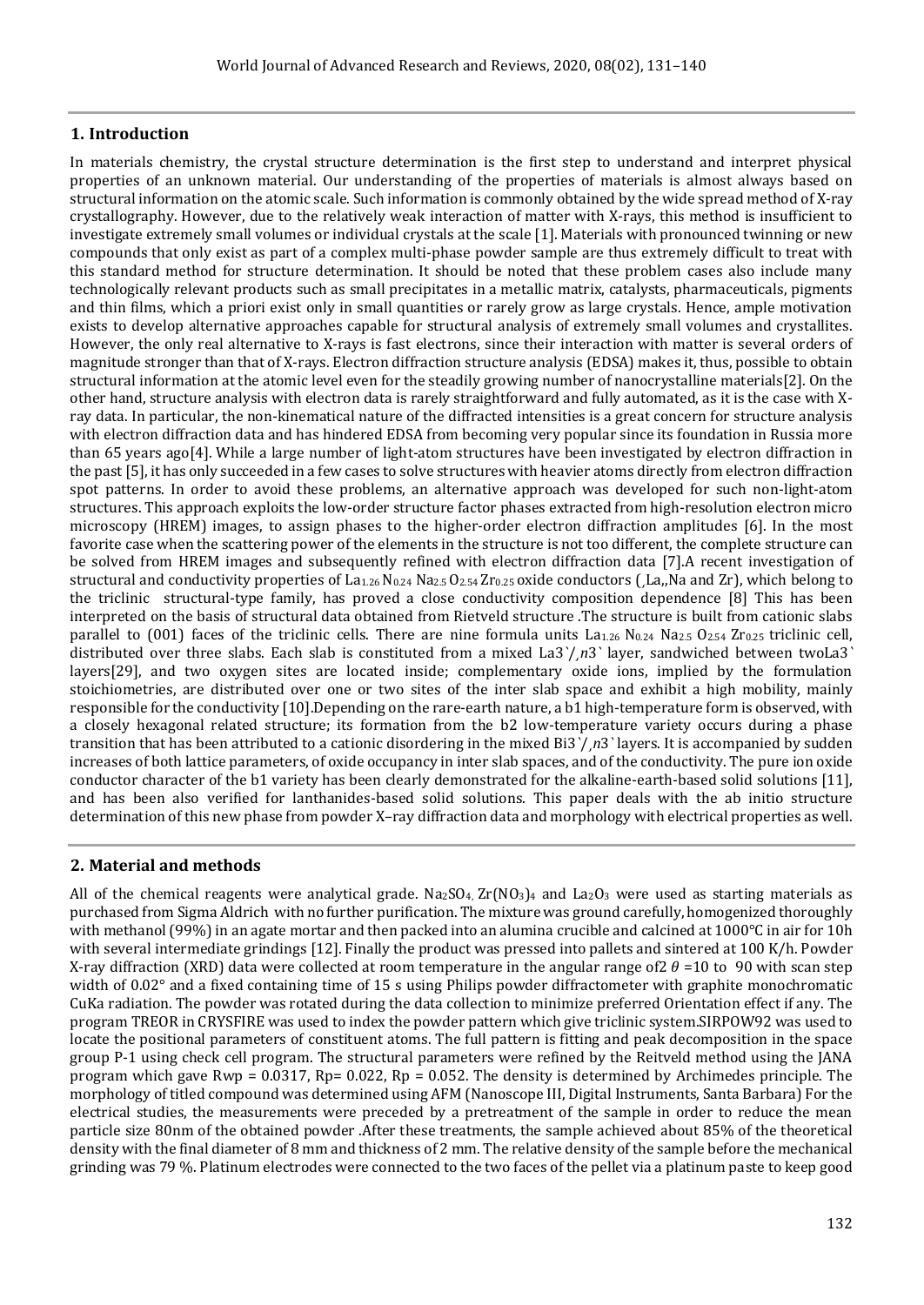electric contacts. Impedance spectroscopy measurements were carried out using a Hewlett-Packard 4192a Impedance Analyzer. The impedance spectra were recorded in the 5 Hz-13 MHz frequency range. Electrical conductivity measurements of representative  $La_{1.26}$  N<sub>0.24</sub> Na<sub>2.5</sub> O<sub>2.54</sub> Zr<sub>0.25</sub> were carried out by complex impedance spectroscopy with 1174 Solartron frequency response analyzer coupled to a 1286 Solartron electrochemical interface. Pellets of about 14 mm diameter and 1 mm thickness were prepared by cold pressing of a mechanically activated powder mixture with the composition: La<sub>1.26</sub> N<sub>0.24</sub> Na<sub>2.5</sub> O<sub>2.54</sub> Zr<sub>0.25</sub>. To form the phase, the pellets were heated at 700<sup>o</sup>C during 12 h and slowly cooled to room temperature. This synthesis method was employed to improve the ceramic quality, as it has been shown for other materials [7]. The formed phases and crystallinity were studied by X-ray powder diffraction. Platinum electrodes were deposited on the two faces by sputtering, and measurements were carried out in the temperature range  $200-650$ <sup>o</sup>C, at steady temperatures, with pellets under air flow. The frequency range was fixed.

#### **3. Results and discussion**

In materials chemistry, the crystal structure determination is the first step to understand and interpret physical properties of an unknown material. Moreover, it also guides people on how to modify the material and hence improve the performance [13]. Nowadays, the most successful technique for structure determination is through single crystal Xray diffraction, from which a sufficient number of independent reflections against the structural parameters can be extracted in 3D reciprocal space. Several mature analysis methods, such as the direct method,1 Patterson method,2 charge-flipping algorithm3 and maximum entropy method4 can be applied to accurately solve the structure. This technique requires synthesizing a high quality single crystal at a micrometer. Experimentally, the chance to get polycrystalline materials is generally larger than to get single crystals. In this case, powder X-ray diffraction (PXRD) becomes a popular technique but with this technique, the possibility to determine an unknown structure dramatically decreases, because 3D reflections are compressed into 1D with an inevitable overlapping problem, especially when the unit cell is big. The situation will become worse when the PXRD is collected on a multi-phase sample, which is not uncommon in the preliminary stage of searching new materials, especially in the cases of hydrothermal (or solvothermal) syntheses of zeolitic or MOF materials'XRD data for the sample of La1.26 N0.24 Na2.5 O2.54 Zr0.25synthesized at its nominal composition is shown in Figure 1. All peaks could be indexed to a triclinic unit cell with *P-1* symmetry, analogous to the  $La_{1.26}$  N<sub>0.24</sub> Na<sub>2.5</sub> O<sub>2.54</sub> Zr<sub>0.25</sub>structure using CRYSFIRE PACKAGE11]. In the diffraction pattern there is a slight anisotropic peak broadening moving to higher angles. This slight peak broadening could be caused by ordering within the cationic layers but relative disorder of the cations between layers. The sloping background observed in XRD at low angles out to  $\sim$ 30° 2 $\theta$  is qualitatively indicative of stacking faults, a common feature of honeycomb oxides. In an ideal layered mixed-metal oxide, all the cationic planes are stacked along the c-axis by a unique translational stacking vector. However it has been shown that two other stacking vectors with very similar energy (1-2 meV) can occur in a structure, leading to so called "stacking faults". Stacking faults in the honeycomb oxides occur due to the relatively weak coupling between the layers. In practice, the cationic layers are never perfectly stacked along the c-axis when a layered structure has the *P-*1space group, although higher temperature thermal treatment during synthesis can decrease the frequency of stacking faults [8].



**Figure 1** Rietveld refinement of powder **La1.26 N0.24 Na2.5 O2.54 Zr0.25**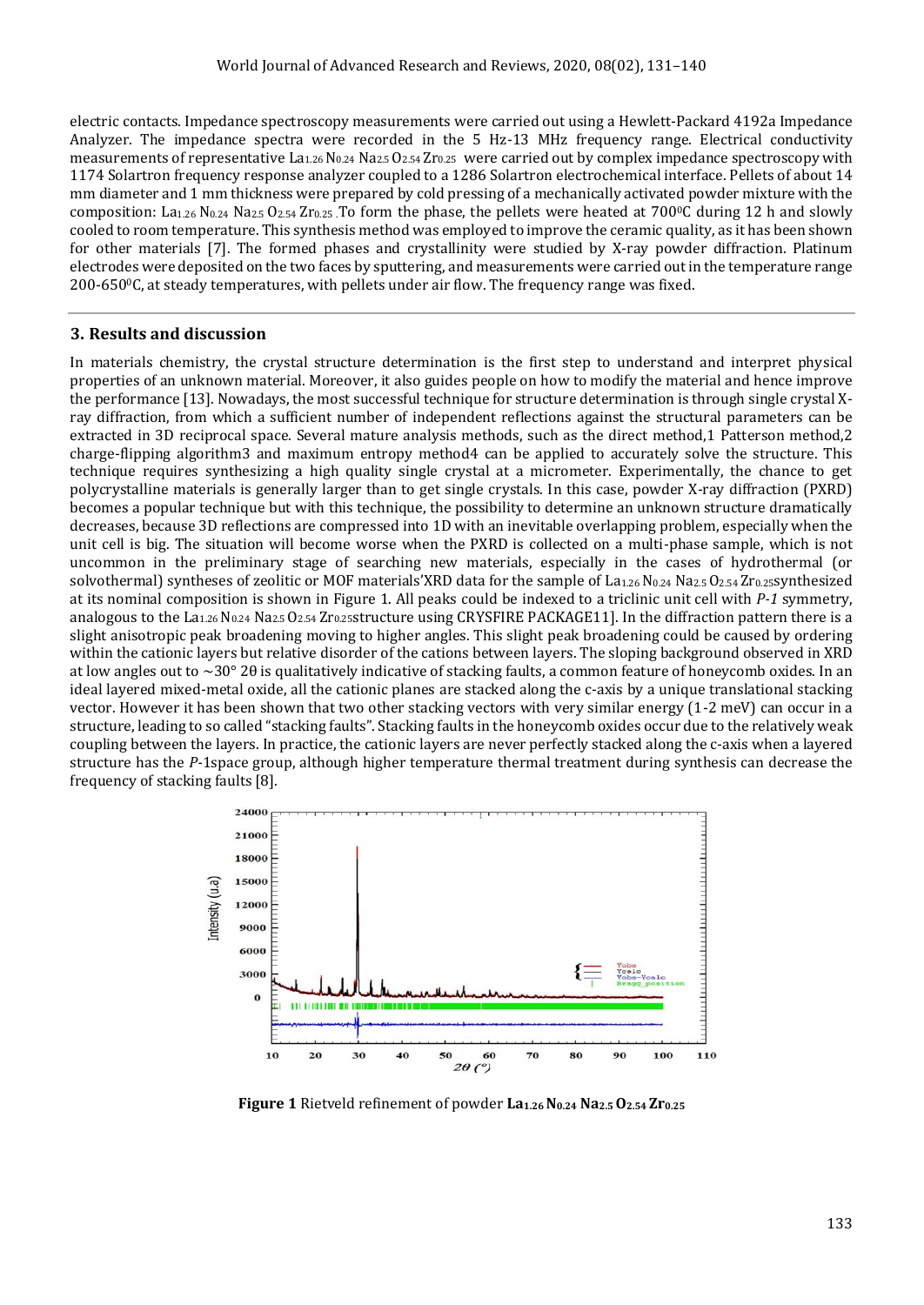Rietveld refinement of Triclinic with P-1 space group **La1.26 N0.24 Na2.5 O2.54 Zr0.25** against XRD data for structural determination proved difficult, due to a combination of preferred orientation of the plate-like crystallites in flat-plate geometry shown in figure 1[14].In other words, the extracted peak intensities for phase 1 could be reliable. Note that if the relative intensities differed a lot from the simulated patterns of the known phases, additional manual partitioning of those overlapping peaks would be necessary to get reliable intensities for the unknown phase 1. After considering the multiplicity and Lorentz-polarization correction, the intensities of phase 1 were used for the structure solution as below. Moreover, the reflection conditions indicated possible space groups P-1 . The initial structure model was obtained using a charge flipping algorithm with the program Superflip.8 [15] The crystallographic data shown in table with triclinic crystal system. Random phases were used at the beginning of the charge-flipping iteration, and overlapping peaks were re-partitioned using a histogram match to improve the convergence. The iteration converged with an R factor of 29% and the final electron density shows aP-1 symmetry with a 5% error. The program of EDMA was then used to automatically assign atomic positions. Four unique heavy atomic positions were found and the heaviest one was assigned as Zr while the others were considered as Zr and La .Due to the existence of heavy atoms, all oxygen positions were ambiguous in the electron density map of this stage[16]. To locate the oxygen and N atoms, a Monte-Carlo based simulated annealing process with the program TOPAS was applied.



**Figure 2** Representation of the Aurivillius type crystal structures of La1.26 N0.24 Na2.5 O2.54 Zr0.25

**Table 1** Crystallgraphic Data

| <b>Phase data</b>    |                                                                                             |
|----------------------|---------------------------------------------------------------------------------------------|
| Formula sum          | La <sub>1,26</sub> N <sub>0,24</sub> Na <sub>2,5</sub> O <sub>2,54</sub> Z <sub>r0,25</sub> |
| Formula weight       | $299.3$ g/mol                                                                               |
| Crystal system       | triclinic                                                                                   |
| Space-group          | $P - 1(2)$                                                                                  |
| Cell parameters      | a=4.1040 Å b=9.9102 Å c=17.6117 Å $\alpha$ =98.4299° $\beta$ =93.4378° $\gamma$ =92.2041°   |
| Cell ratio           | $a/b=0.4141 b/c=0.5627 c/a=4.2913$                                                          |
| Cell volume          | $706.47 \text{ Å}^3$                                                                        |
| 7.                   | 2                                                                                           |
| Calc. density        | $1.40691$ g/cm <sup>3</sup>                                                                 |
| Meas. density        | 1.41231g/cm <sup>3</sup>                                                                    |
| Pearson code         | aP90                                                                                        |
| Formula type         | N05P8Q11R20                                                                                 |
| Wyckoff sequence i45 |                                                                                             |
| Indexes              | -1≤ h≤.0.0≤ k≤ 2.-1≤.l≤.0                                                                   |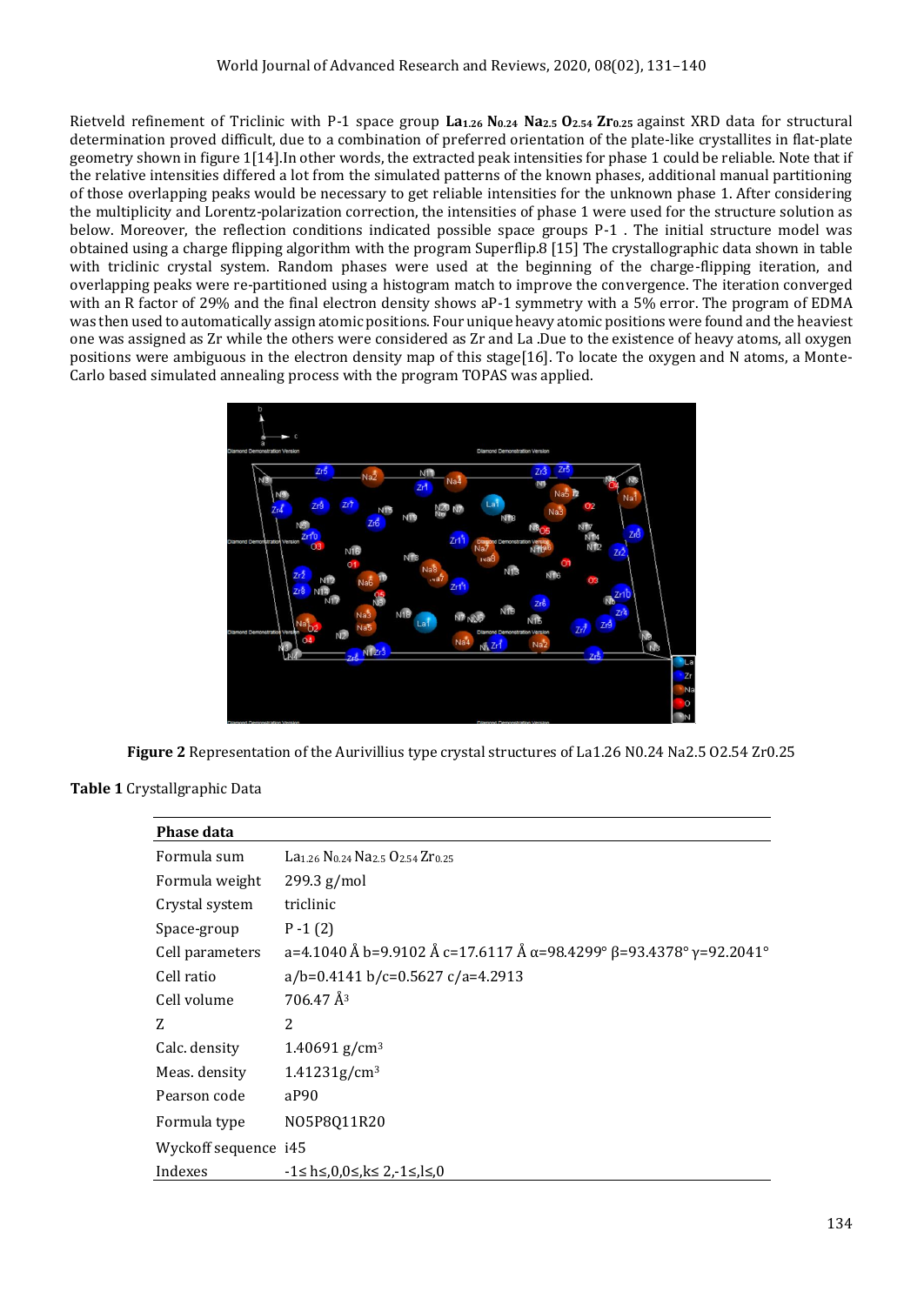# **Table 2** Atomic parameters

| Atom            |         | Ox. Wyck. Site S.O.F. x/a |              |  | y/b                      | z/c                 | $\overline{U}$ [Å <sup>2</sup> ] |
|-----------------|---------|---------------------------|--------------|--|--------------------------|---------------------|----------------------------------|
| La1             | $+3$ 2i |                           | 1            |  | 0.47888 0.18164 0.38074  |                     | 0.0380                           |
| Zr1             | $+4$ 2i |                           | $\mathbf{1}$ |  | 0.77387 -0.07525 0.43773 |                     | 0.0380                           |
| Zr2             | $+4$ 2i |                           | $\mathbf{1}$ |  | 0.55858 0.43951          | 0.06303             | 0.0380                           |
| Zr3             | $+4$ 2i |                           | $\mathbf{1}$ |  | 0.70297 0.02012          | 0.24521             | 0.0380                           |
| Zr4             | $+4$ 2i |                           | $\mathbf{1}$ |  | 1.04294 -0.23242 0.05462 |                     | 0.0380                           |
| Zr5             | $+4$ 2i |                           | $\mathbf{1}$ |  | 0.49036 -0.00441 0.17238 |                     | 0.0380                           |
| Zr6             | $+4$ 2i |                           | $\mathbf{1}$ |  | 0.36057 -0.28578 0.29122 |                     | 0.0380                           |
| Zr7             | $+4$ 2i |                           | $\mathbf{1}$ |  | 0.95004 -0.16112 0.21805 |                     | 0.0380                           |
| Zr8             | $+4$ 2i |                           | $\mathbf{1}$ |  | 0.93594 0.35522 0.04100  |                     | 0.0380                           |
| Zr9             | $+4$ 2i |                           | $\mathbf{1}$ |  | 0.71646 -0.17787 0.13919 |                     | 0.0380                           |
| Zr10            | $+4$    | -2i                       | $\mathbf{1}$ |  | 0.90727 -0.33985 0.09533 |                     | 0.0380                           |
| Zr11            | $+2$ 2i |                           | 1            |  | 0.66071 0.37735          | 0.49238             | 0.0380                           |
| Na1             | $+1$ 2i |                           | $\mathbf{1}$ |  | 0.96202 0.17267          | 0.03807             | 0.0380                           |
| Na <sub>2</sub> | $+1$ 2i |                           | $\mathbf{1}$ |  | 0.14511 -0.05766 0.30375 |                     | 0.0380                           |
| Na3             | $+1$ 2i |                           | $\mathbf{1}$ |  | 0.59234 0.22495          | 0.21935             | 0.0380                           |
| Na4             | $+1$ 2i |                           | $\mathbf{1}$ |  | 0.75459 0.07546          | 0.47844             | 0.0380                           |
| Na5             | $+1$ 2i |                           | $\mathbf{1}$ |  | 0.90291 0.14934          | 0.20984             | 0.0380                           |
| Na <sub>6</sub> | $+1$ 2i |                           | $\mathbf{1}$ |  | 0.12986 0.40162          | 0.24809             | 0.0380                           |
| Na7             | $+1$ 2i |                           | $\mathbf{1}$ |  | 0.91986 0.42624          | 0.43763             | 0.0380                           |
| Na8             | $+1$ 2i |                           | $\mathbf{1}$ |  | 0.53544 0.46951          | 0.41932             | 0.0380                           |
| 01              | $-2$    | 2i                        | $\mathbf{1}$ |  | 0.56499 0.49733          | 0.21132             | 0.0380                           |
| 02              | $-2$    | 2i                        | $\mathbf{1}$ |  | 0.03295 0.16702          | 0.09481             | 0.0380                           |
| 03              |         | $-2$ 2i                   | $\mathbf{1}$ |  | 0.25657 -0.41209 0.13068 |                     | 0.0380                           |
| 04              |         | $-2$ 2i                   | $\mathbf{1}$ |  | 0.61082 0.08778          | 0.05296             | 0.0380                           |
| 05              | $-2$    | 2i                        | $\mathbf{1}$ |  | 0.83436 0.33490 0.26684  |                     | 0.0380                           |
| N1              | $-3$    | 2i                        | 1            |  | 0.11285 0.04264 0.22398  |                     | 0.0380                           |
| N <sub>2</sub>  |         | $-3$ 2i                   | $\mathbf{1}$ |  | 0.42074 0.11756          | 0.15319             | 0.0380                           |
| N <sub>3</sub>  |         | $-3$ 2i                   | 1            |  | 0.48699 0.05238          | $-0.00961$ $0.0380$ |                                  |
| N4              | $-3$    | 2i                        | $\mathbf{1}$ |  | 0.11562 0.02407          | 0.02834             | 0.0380                           |
| N <sub>5</sub>  |         | $-3$ 2i                   | $\mathbf{1}$ |  | 0.34100 -0.30026 0.09808 |                     | 0.0380                           |
| N <sub>6</sub>  | $-3$    | 2i                        | $\mathbf{1}$ |  | 0.20558 0.21742          | 0.52489             | 0.0380                           |
| N7              |         | $-3$ 2i                   | $\mathbf{1}$ |  | 0.58286 0.21147          | 0.47953             | 0.0380                           |
| N <sub>8</sub>  | $-3$    | 2i                        | $\mathbf{1}$ |  | 0.24579 0.29503          | 0.26899             | 0.0380                           |
| N9              |         | $-3$ 2i                   | $\mathbf{1}$ |  | 0.74344 -0.11621 0.04111 |                     | 0.0380                           |
| $N10 - 3$       |         | 2i                        | $\mathbf{1}$ |  | 0.50133 0.42554 0.28131  |                     | 0.0380                           |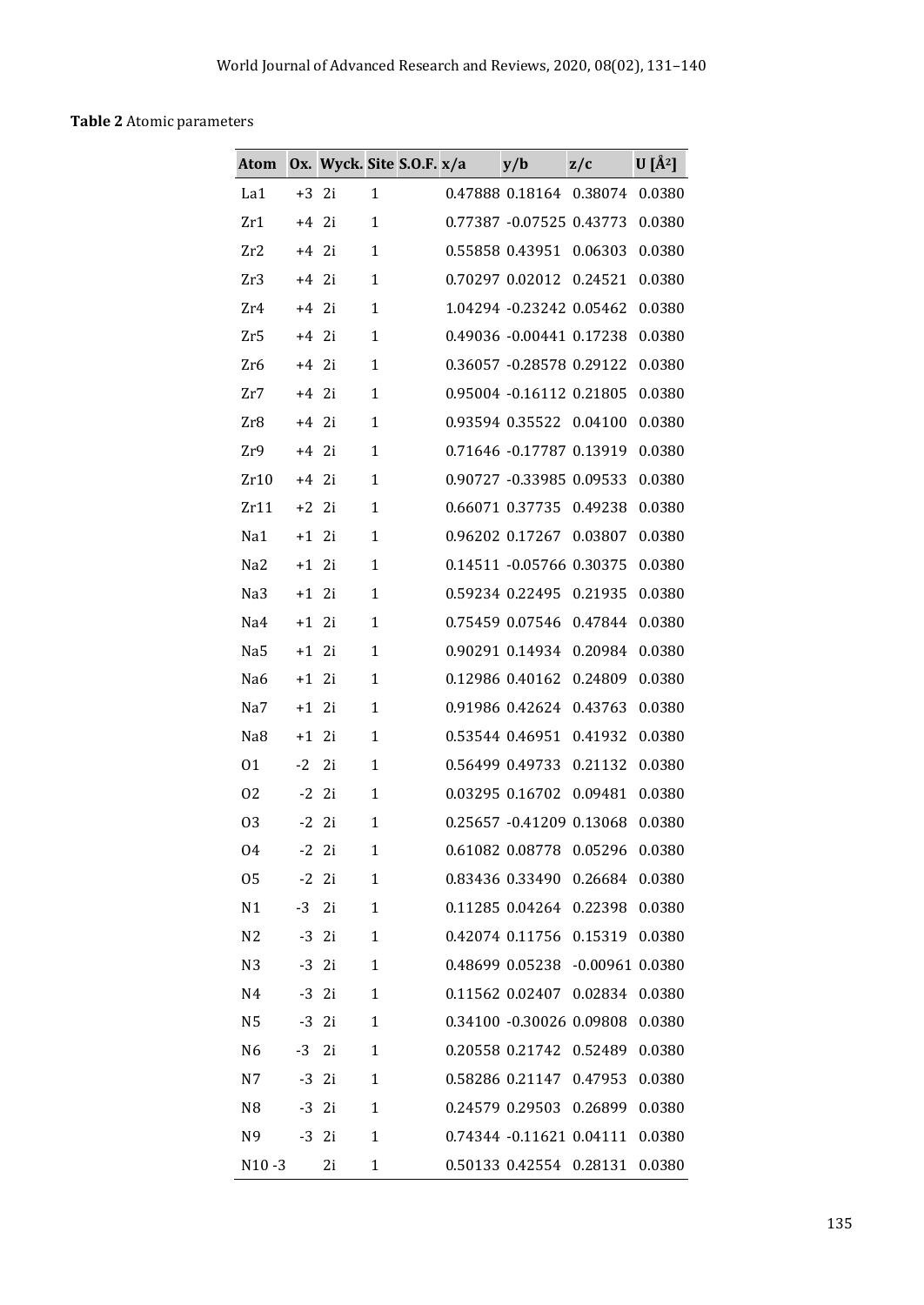| $N11 - 3$ | 2i | 1            |  |                                                                                                                                                                                                                                                                                                           |
|-----------|----|--------------|--|-----------------------------------------------------------------------------------------------------------------------------------------------------------------------------------------------------------------------------------------------------------------------------------------------------------|
| $N12 - 3$ | 2i | 1            |  |                                                                                                                                                                                                                                                                                                           |
| $N13 - 3$ | 2i | 1            |  |                                                                                                                                                                                                                                                                                                           |
| $N14 - 3$ | 2i | $\mathbf{1}$ |  |                                                                                                                                                                                                                                                                                                           |
| $N15 - 3$ | 2i | 1            |  |                                                                                                                                                                                                                                                                                                           |
| $N16 - 3$ | 2i | 1            |  |                                                                                                                                                                                                                                                                                                           |
| $N17 - 3$ | 2i | 1            |  |                                                                                                                                                                                                                                                                                                           |
| $N18 - 3$ | 2i | 1            |  |                                                                                                                                                                                                                                                                                                           |
| $N19 - 3$ | 2i | 1            |  |                                                                                                                                                                                                                                                                                                           |
| $N20 - 3$ | 2i | 1            |  | 0.0380                                                                                                                                                                                                                                                                                                    |
|           |    |              |  | 0.85231 0.03961 0.54613 0.0380<br>0.63404 0.41283 0.13416 0.0380<br>0.98697 0.54452 0.37316 0.0380<br>0.38902 0.35252 0.12130 0.0380<br>0.71464 -0.20135 0.32517 0.0380<br>0.52389 0.30466 0.14170 0.0380<br>0.07323 0.23665 0.33308 0.0380<br>0.55976 -0.24902 0.38979 0.0380<br>0.58156 0.20253 0.51923 |



**Figure 3** Elliptical 3dimension structure of La<sub>1.26</sub> N<sub>0.24</sub> Na<sub>2.5</sub> O<sub>2.54</sub> Zr<sub>0.25</sub>

### **3.1. Crystal Structure of La1.26 N0.24 Na2.5 O2.54 Zr0.25**

The framework structure of La<sub>1.26</sub> N<sub>0.24</sub> Na<sub>2.5</sub> O<sub>2.54</sub> Zr<sub>0.25</sub>was first examined by ab initio structure determination method using the powder XRD data. The initial lattice parameters were determined to be parameters a=4.1040 Å b=9.9102 Å c=17.6117 Å  $\alpha$ =98.4299° β=93.4378°  $\gamma$ =92.2041 and 706.47 Å<sup>3</sup>by an indexing procedure using the program TREOR15 in EXPO2004. The most probable space group was suggested to be P-1 triclinic crystal system Next, the integrated intensities were extracted by the Le Bail method using the program Jana2006.14 A profile function and background function of the Le Bail method used in the present study were pseudo-Voigt function and 20thorder Legendre function[, respectively. An initial structure model was then obtained by the charge flipping (CF) method17 using the extracted integrated intensities. Although the Zr site could not be clearly determined by the CF method using the powder XRD data, the framework structure ofLa<sub>1.26</sub> N<sub>0.24</sub> Na<sub>2.5</sub> O<sub>2.54</sub> Zr<sub>0.25</sub>was successfully determined with the help of Rietveld refinement [17]. Rietveld refinement of Triclinic crystal system having P-1 space group was found with three dimension structure as follows against XRD data for structural determination proved difficult, due to a combination of preferred orientation of the plate-like crystallites in flat-plate geometry. In other words, the extracted peak intensities for phase 1 could be reliable. Note that if the relative intensities differed a lot from the simulated patterns of the known phases, additional manual partitioning of those overlapping peaks would be necessary to get reliable intensities for the unknown phase 1. After considering the multiplicity and Lorentz-polarization correction, the intensities of phase 1 were used for the structure solution as below. Moreover, the reflection conditions indicated possible space groups P-1. The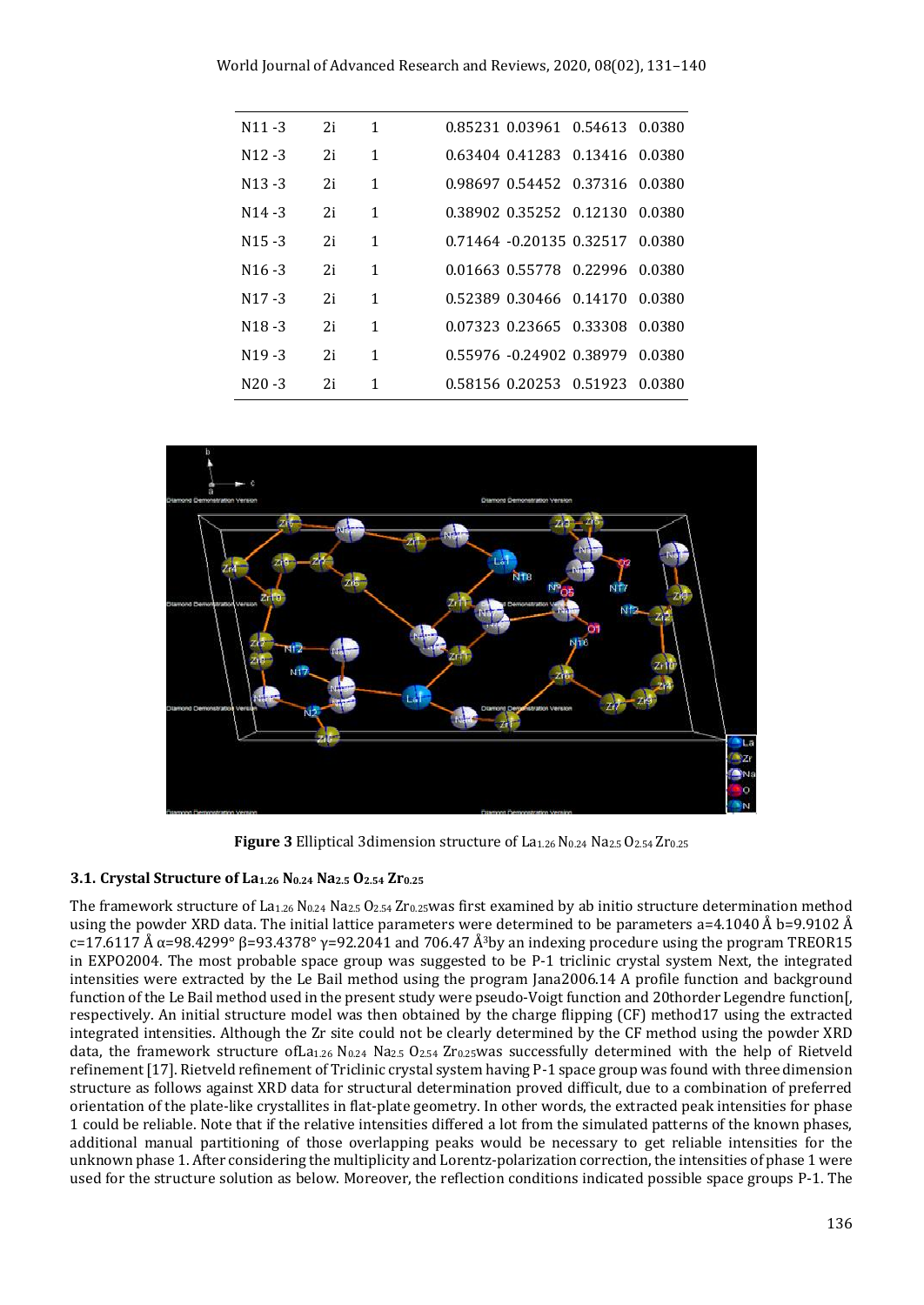initial structure model was obtained using a charge flipping algorithm with the program Superflip.8. The proper fraction atomic coordinate is giv en in table 2 which are the given positions of contained atoms in the cited oxide. Random phases were used at the beginning of the charge-flipping iteration, and overlapping peaks were re-partitioned using a histogram match to improve the convergence. The iteration converged with an R factor of 29% and the final electron density shows P1 symmetry with a 5% error. The program of EDMA was then used to automatically assign atomic positions. Four unique heavy atomic positions were found and the heaviest one was assigned as Bi while the others were considered as Zr and La. Due to the existence of heavy atoms, all oxygen positions were ambiguous in the electron density map of this stage[18]. To locate the oxygen atoms with metals, a Monte-Carlo based simulated annealing process with the program TOPAS was applied. For each annealing process, various atomic coordinates were randomly assigned as the initial positions of the oxygen atoms [15]. The annealing process was restarted after finding a few oxygen positions, until all oxygen and Nitrogen positions were found to be reasonable. In the structure La is coordinated by trigonal planar geometry with O atoms and Na is also coordinated with N by octahedral along with N and Zr is coordinated with tetrahedral with N atoms.

### **3.2. AFM investigation of La1.26 N0.24 Na2.5 O2.54 Zr0.25compound**

Topography of  $La_{1.26}$  N<sub>0.24</sub> Na<sub>2.5</sub> O<sub>2.54</sub> Zr<sub>0.25</sub>was carried out by AFMtechnique. It was prepared by the hydrothermal air oxidation crystallization method on a large scale (5.6×5.6 μm) is shown ion Fig. 3a, which gives the morphology of titled compound powder in a large area. The image was golden scale – encoded. That is darker regions are deeper than lighter ones and same brightness corresponding to the lights ones is not homogeneous and some powder aggregated lightly. Further information can be obtained from figure 4. (200×200 nm), which shows the size and microstructure of  $La<sub>1.26</sub>$  $N_{0.24}$  Na<sub>2.5</sub> O<sub>2.54</sub> Zr<sub>0.25</sub>.aggregates. The size of the aggregates is neither the range of 2.23 nm and the shapes of the aggregates are irregular [19]. A typical image of sample powders, which are prepared by supercritical fluid drying, is shown in Fig. 3b (1.2×1.2 μm image). Some cone like and special particles can be seen individually in the image; the diameters of the particles is roughly 200 nm  $\sim$  200 nm. It should be noted here that in imaging, rotation of the scan direction and changes of the scan frequency did not affect the structure of La1.26 N0.24 Na2.5 O2.54 Zr0.25particles, ruling out the possibility that scanning influenced the shapes of these particles or caused some imaging artifact. Moreover, we also found clusters of La<sub>1.26</sub> N<sub>0.24</sub> Na<sub>2.5</sub> O<sub>2.54</sub> Zr<sub>0.25</sub>particles.in figure 4. The three-dimensional figure can be seen in figure4. .The histogram (volume, area, perimeter vs.  $Z(nm)$ ) of the desired compound  $La_{1,26}N_{0,24}N_{2,5}O_{2,54}Zr_{0,25}$ has been discussed in figure.



**Figure 4** 1 × 1 nm AFM picture showing a rather uniform step bunching (not typical)

### **3.3. Dielectric constant**

The dielectric constant and the dielectric loss of the 10 mm in diameter pellet have been used for the determination of dielectric properties of La<sub>1.26</sub> N<sub>0.24</sub> Na<sub>2.5</sub> O<sub>2.54</sub> Zr<sub>0.25</sub>. The corresponding thickness of the pellet was 1.20 mm was studied at different temperature using a HIOKI 3532-50 LCR HITESTER in the frequency range of 50 Hz to 5 MHz. The results of the dielectric constant and dielectric loss as a function of frequency have been plotted in Figure. It can be easily interpreted from the plots that the  $La_{1.26}$  N<sub>0.24</sub> Na<sub>2.5</sub> O<sub>2.54</sub> Zr<sub>0.25</sub>. show same trend, as having high values of dielectric constant and dielectric loss at low frequencies and decrease with the increase in frequency while reaching to a constant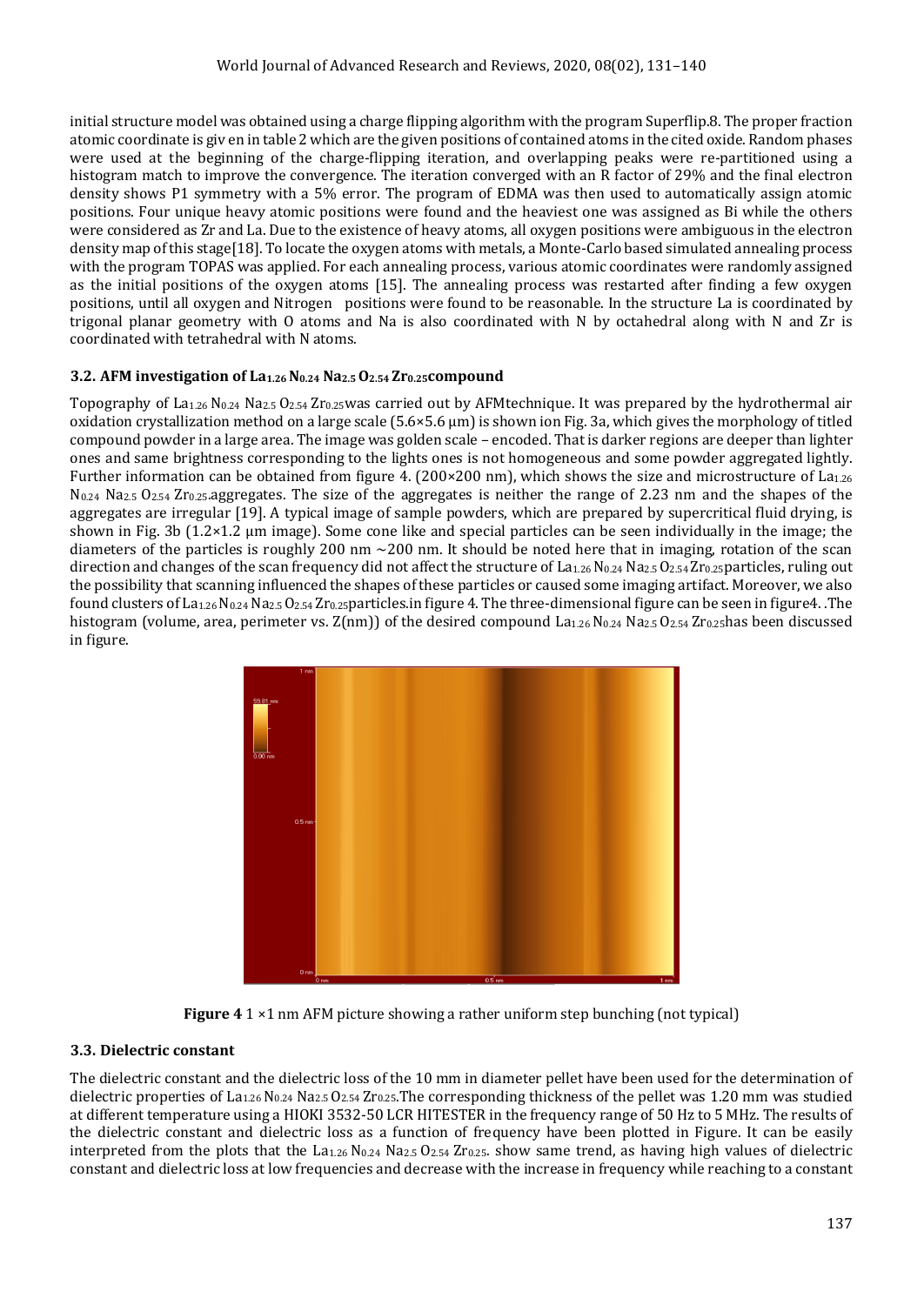saturated value at high frequencies, depicting a frequency independent behavior. These defects activate interfacial polarizations at low frequencies. Due to this polarization, the dielectric constant is higher at low frequencies. The net polarization of silver oxide is owing to ionic, electronic, dipolar and space charge polarizations [19]. The huge value of the dielectric constant is due to the fact that silver oxide acts as a nano dipole under electric fields. The small-sized particles require a large number of particles per unit volume, important in an increase of the dipole moment per unit volume, and a high dielectric constant. The dielectric constant at low frequencies starts from high value and decreases with increase in temperature. As the temperature increases, the dielectric constant values start increasing. The high value of dielectric constant at low temperature credited to space charge polarization whereas at higher temperature and at low frequencies it possibly connected with defect related conduction processes [21]. The variations of dielectric loss of La<sub>1.26</sub> N<sub>0.24</sub> Na<sub>2.5</sub> O<sub>2.54</sub> Zr<sub>0.25</sub>.of with frequency and temperature are shown in Figure [5]. It can be seen that dielectric loss decreases with increase of frequency and at higher frequencies the loss angle has almost the same value at all temperatures. In dielectric materials, generally dielectric losses take place due to absorption current. The orientation of molecules along the direction of the applied electric field in polar dielectrics requires a part of electric energy to overcome the forces of internal friction. One more part of electric energy is utilized for rotations of dipolar molecules and other kinds of molecular transfer from one position to another, which also involve energy losses. In nanophase materials, in homogeneities similar to defects and space charge formation in the inter phase layers create an absorption current ensuing in a dielectric loss.



**Figure 5** Dielectric constant as a function of log frequency

The titled metal oxide show nanopartice according to particle size determine with help of fulwidth half maxima [FWHM] 100% intensity which are placed in the heater and their response is taken at different temperatures. Temperature dependent dielectric constant and dielectric loss. It is also observed that as the temperature increases, the dielectric constant also increases to a considerable value as seen in Figure. The same trend is observed behavior of dielectric properties with temperature is different over different temperature ranges i.e. at low and high temperature. It is evident that the dielectric constant and dielectric loss are low at a certain room temperature range and remain independent of temperature changes. In high temperature range the dielectric properties rise suddenly and reach a maximum value. The basic reason of the independency of dielectric constant in low temperature range is that impurities remain localized in this range and so conduction is not easy while at high temperature impurities are no more localized and hence conductivity of the material is increased. In case of ionic solids, electrons of the material also become free and contribute to conduction. This results in high polarization of the material; hence value of dielectric constant is increased with increase in temperature. At low and room temperature range, the effect of grain boundaries is dominant and that is why the dielectric properties have small magnitudes and are constant. As the temperature is increased, the role of grains becomes more and more effective and increases in the dielectric properties [22].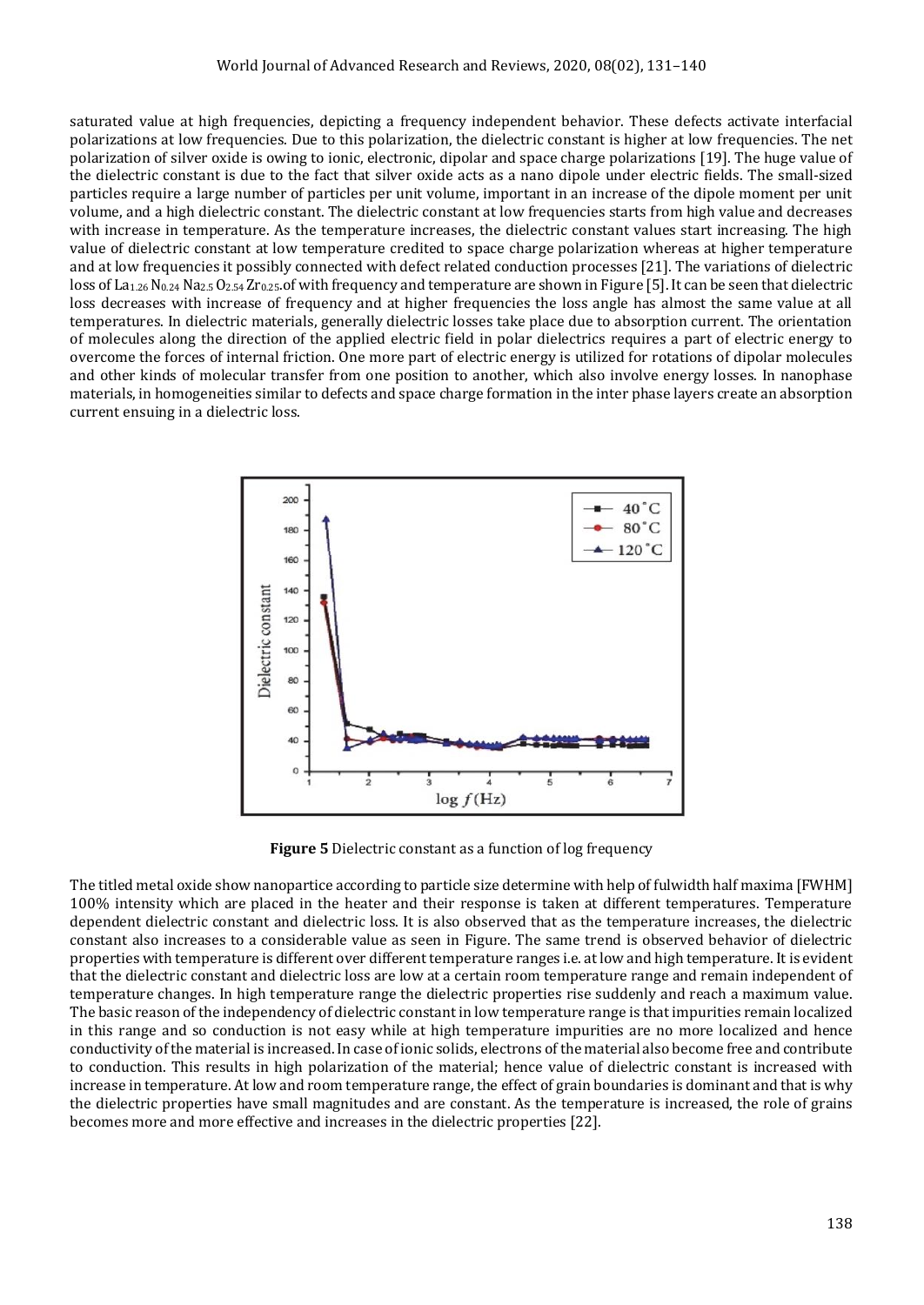### **4. Conclusion**

The titled metal oxide show nanopartice according to particle size determine with help of fulwidth half maxima [FWHM] 100% intensity which are placed in the heater and their response is taken at different temperatures. Temperature dependent dielectric constant and dielectric loss. It is also observed that as the temperature increases, the dielectric constant also increases to a considerable value as seen in Figure . The same trend is observed behavior of dielectric properties with temperature is different over different temperature ranges i.e. at low and high temperature. It is evident that the dielectric constant and dielectric loss are low at a certain room temperature range and remain independent of temperature changes. In high temperature range the dielectric properties rise suddenly and reach a maximum value. The basic reason of the independency of dielectric constant in low temperature range is that impurities remain localized in this range and so conduction is not easy while at high temperature impurities are no more localized and hence conductivity of the material is increased. In case of ionic solids, electrons of the material also become free and contribute to conduction. This results in high polarization of the material; hence value of dielectric constant is increased with increase in temperature. At low and room temperature range, the effect of grain boundaries is dominant and that is why the dielectric properties have small magnitudes and are constant. As the temperature is increased, the role of grains becomes more and more effective and increases in the dielectric properties.

#### **Compliance with ethical standards**

#### *Acknowledgments*

The authors would like to acknowledge the immense contribution laboratory staff of Department of Chemistry University of Delhi, India for provide the XRD data.

#### *Disclosure of conflict of interest*

The authors declare that they have no conflict of interest.

#### **References**

- [1] Parveen R, Dharam PS and Parveen S. (2015). Synthesis, characterization, powder XRD and antimicrobialantioxidant activity evaluation of trivalent transition metal macrocyclic complexes, C. R. Chimie, 18,430–437.
- [2] Kai Li and Rik VD. (2019). Novel Intense Emission-Tunable Li1.5La1.5WO6:Mn4+,Nd3+,Yb3+Material with Good Luminescence Thermal Stability for Potential Applications in Si Solar Cells and Plant-Cultivation Far-Red-NIR LEDs, ACS Sustainable Chem. Eng, 7, 16284−16294.
- [3] Peng Q, Cao R, Ye YG, S Hu, Z Chen and T Zheng G. (2017). Photoluminescence properties of broadband deep-redemitting Na2MgAl10O17:Mn4+ phosphor. J. Alloys Compd, 725, 139−144.
- [4] J You, L Xin, X Yu, X Zhou and Y Liu. (2018). Synthesis ofhomogenous CaMoO4 microspheres with nanopits forhigh-caapcity anode material  $\mathbb Z$ n Li-ion battery, Appl. Phys.A: Mater. Sci. Process, 124, 271- 580.
- [5] Y Liang, X Han, Z Yi, W Tang, L Zhou, J Sun, S Yang and Y Zhou. (2017). Synthesis, characterization and lithium intercalation properties of rod-like CaMoO4 nanocrystals,J. Solid State Electrochem, 11, 1127–1131.
- [6] Parashuram M. (2011). Synthesis, crystal structure determination and ionic properties of novel BiCa0.5Mg0.5 O2.5 via X- ray powder diffraction data Crystal Growth, 2041(32), 2041-204.
- [7] Philipp B, Christoph B, Bruno ACB and Carsten J. Marc C. Nierstenhöfer1 Journal of Chemical Crystallography.
- [8] Mah J, Abdessalem B and Mongi BA. Journal of Chemical Crystallography.
- [9] N Tancret, S Obbade, N Bettahar and F Abraha. (1996). journal of solid state chemistry, 124, 309–318.
- [10] T Dan Vu, FirasK, Maud B, Sandrine C, Alain Jouanneaux,† Emmanuelle Suard,§Andrew Fitch,∥ and FrançoisGoutenoire(2012) . Ab initio structure determination of mixe valence oxide,, J .of solid State Chemistry132,4,152-160.
- [11] Florian P, Massiot D, Suard E and Goutenoire F. (2014). La10W2O21: An Anion-Deficient Fluorite-Related Superstructure with Oxide Ion Conduction. Inorg. Chem. 53, 147−159.